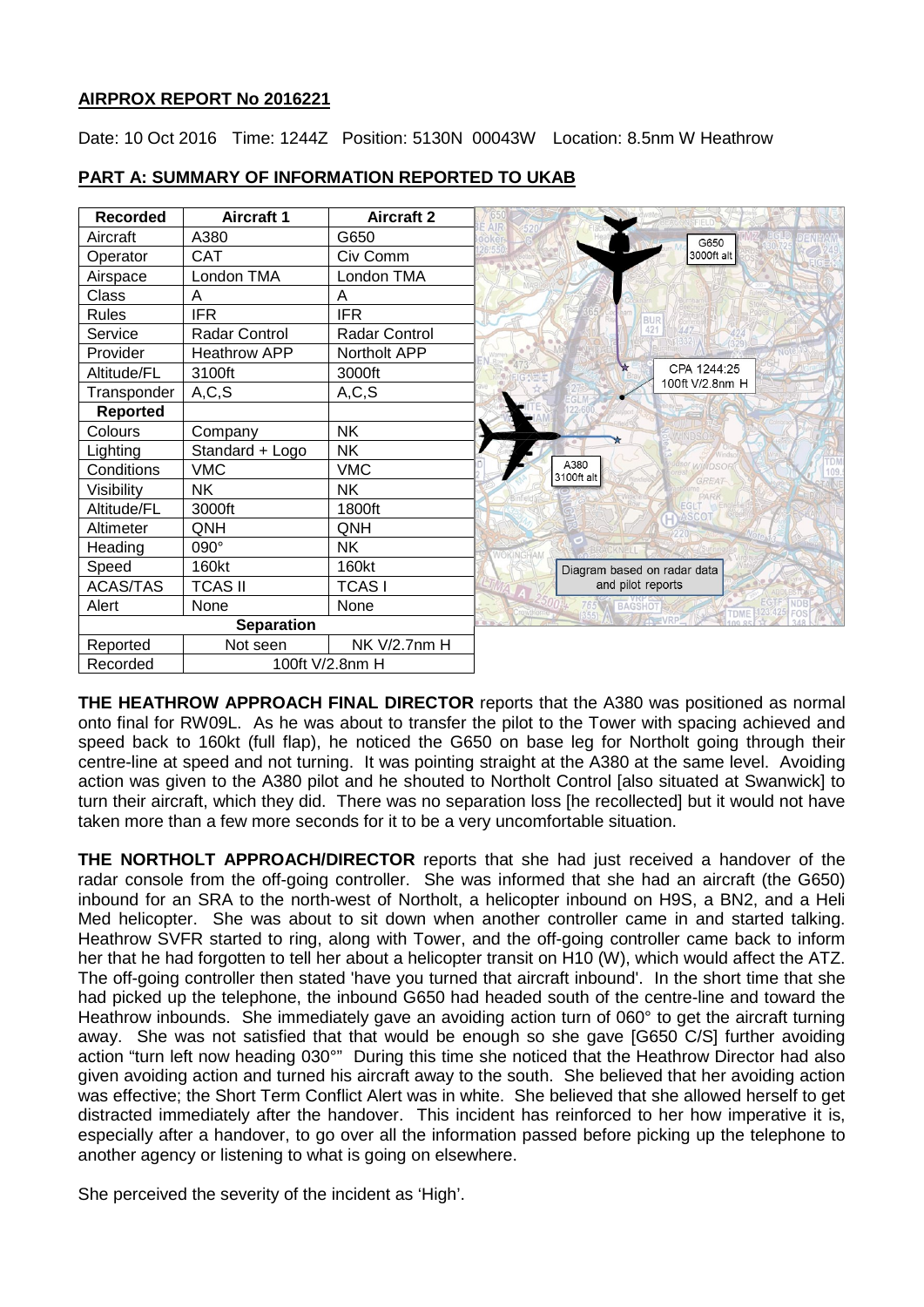**THE AIRBUS A380 PILOT** reports that he was on final approach to RW09L at Heathrow when ATC instructed them to turn right heading 180° for traffic separation. At the time they were at 3000ft, established on both localiser and glide slope, flaps 3, 160kt, gear up, visual. They complied, turning right and levelling at 3000ft. ATC subsequently advised that they had become concerned that a light aircraft from a field west of Heathrow under the approach path was getting a bit close to them. At no time did they see another aircraft nor were there any warnings from the TCAS. They were vectored around for a large orbit and rejoined the ILS for RW09L. On the ground, when he had the time, he made a PA to the passengers, and the CSM advised that nobody really knew that what had happened was out of the ordinary as they thought they were simply manoeuvring for their approach. There was no go-around thrust and the landing gear had not yet been selected down.

**THE GULFSTREAM 650 PILOT** reports that whilst receiving radar vectors from the Northolt Director the aircraft was allowed to impede the minimum separation allowance with an A380 on approach to Heathrow RW09L. The approaches advised as available from Northolt were either a Precision Approach Radar (PAR) or a Surveillance Radar Approach (SRA); with VMC conditions prevailing, he opted for a PAR to be flown to aid controller recency. Procedure minimums were verified and an initial vector of 180° was instructed, as usual taking the aircraft toward the approach path of Heathrow RW09L. When on track, it was expected that a further instruction would be issued to turn left to pick up the extended centre line of RW07 at Northolt. Traffic had been noticed on final approach to Heathrow RW09L, and 'solid blue' TCAS awareness diamonds were presented on the flight-deck screens. Whilst continuing on a southerly track, they considered taking self-instigated avoiding action but a call from ATC instructed an immediate left turn to an intermediate heading before correcting to fly radar heading 360°. No TA or RA warnings were generated but, whilst in the left turn, the A380 was observed making a right turn (south) off track. A further approach was flown; however, the instructions were as per an SRA with no confirmation of increased minima. On landing the crew made contact with the controller by telephone, during which it was confirmed that it was an ATC error and that contributing factors included a late shift change and that, despite being advised that the approach flown was to be a PAR, the PAR equipment was unserviceable. A fact detailed in subsequent ATIS broadcasts.

### **Factual Background**

The weather at Heathrow was recorded as follows:

EGLL 101220Z AUTO 35007KT 310V060 9999 BKN033 14/05 Q1026 NOSIG=

### **Analysis and Investigation**

### **CAA ATSI**

The G650 pilot was being vectored by Northolt Radar for a PAR to RW07 at Northolt. The A380 pilot was descending on the Heathrow RW09L ILS, and was about to be transferred to Heathrow Tower by the Heathrow FIN controller.

There was then a change of controller at Northolt Radar. According to their report, the oncoming controller had been briefed on the traffic situation, including the inbound G650. They stated that they had been distracted by another controller and a subsequent telephone call. They then passed some instructions to another aircraft but, during that pilot's reply, they issued an avoiding action turn to the left to the G650 pilot, which had passed through the Northolt RW07 final approach area and was tracking towards the A380 on the Heathrow RW09L final approach (Figure 1 at 1243:55).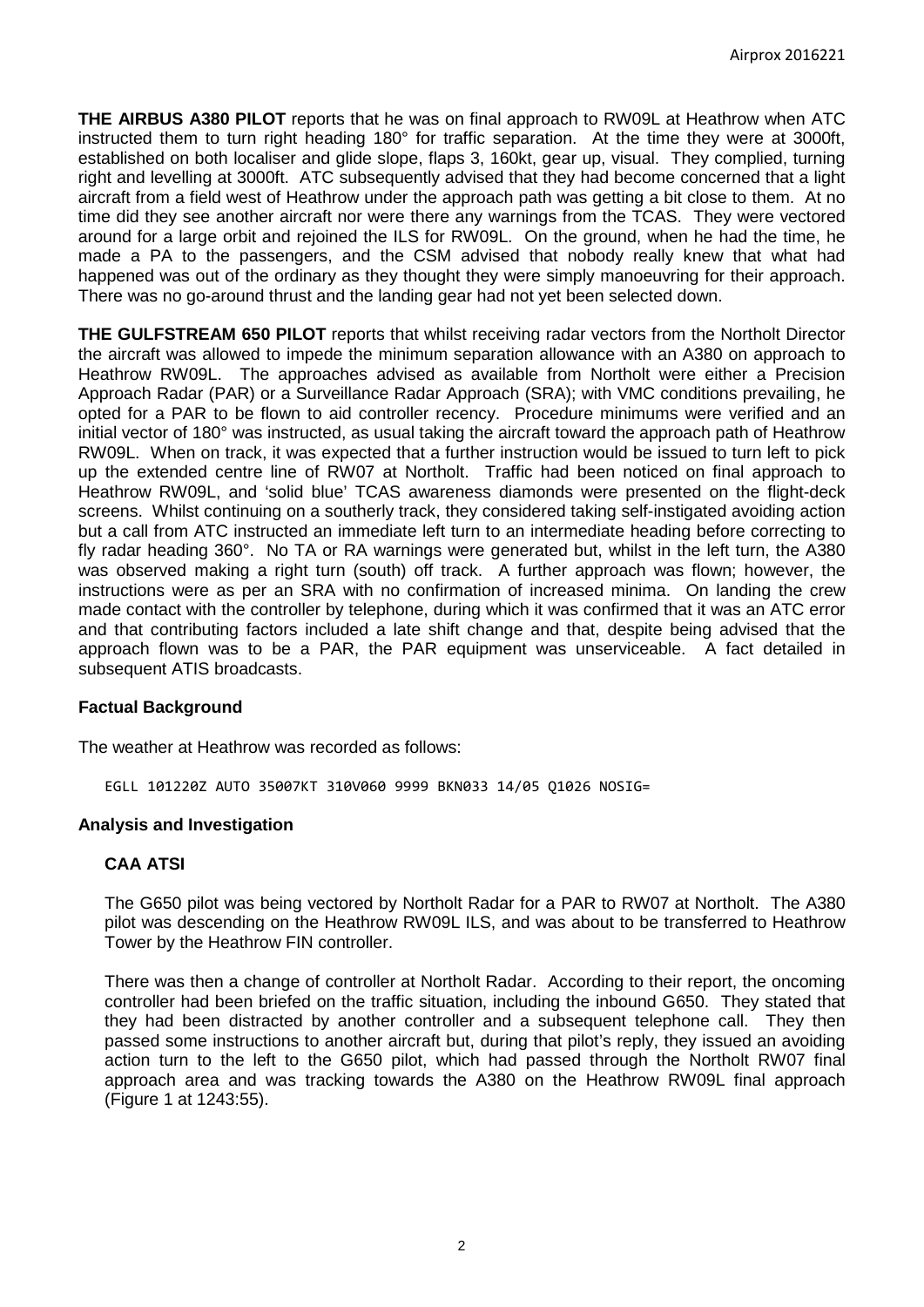

At 1244:00 the Heathrow FIN controller issued an avoiding action turn to the right onto a heading of 180° to the A380 pilot (Figure 2).

At 1244:13 the Northolt controller issued a further avoiding action turn to the left onto a heading of 360° (Figure 3).



The CPA took place at 1244:23 with the aircraft separated by 2.7nm laterally and 200ft vertically (Figure 4). [Required separation was 3nm and/or 1000ft.]

It was noted that although both controllers subsequently took the appropriate action, the avoiding action phraseology was incomplete, with the word "*immediately"* having been omitted.

# **Military ATM**

Portions of the tape transcripts between the Northolt Director and the G650 are below: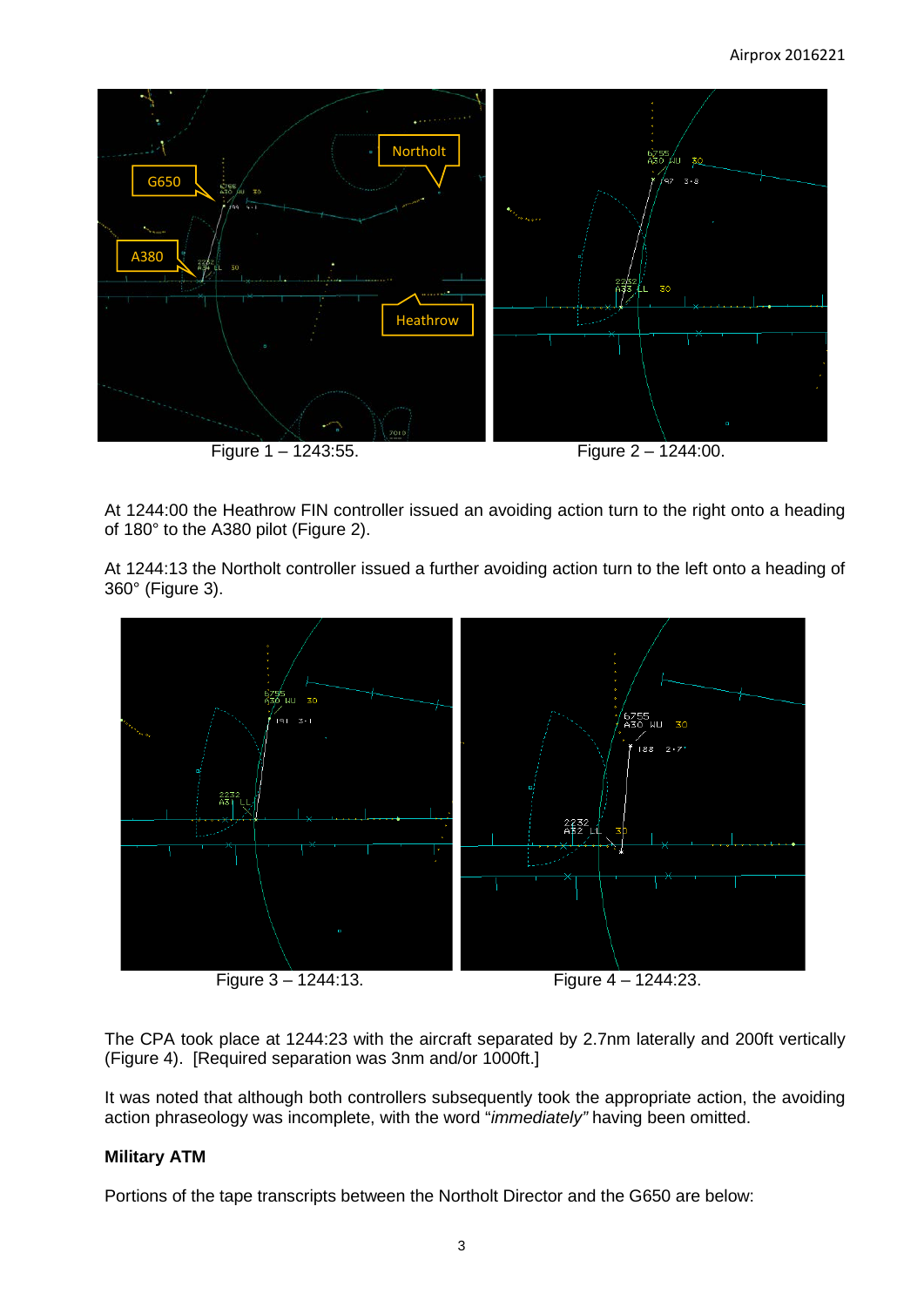| From           | To             | <b>Speech Transcription</b>                                                                                                                                                                                                                                                                                                             | <b>Time</b> | <b>Remarks</b> |
|----------------|----------------|-----------------------------------------------------------------------------------------------------------------------------------------------------------------------------------------------------------------------------------------------------------------------------------------------------------------------------------------|-------------|----------------|
| NHT DIR        | G650           | [G650 C/S] turn left heading 180 degrees.                                                                                                                                                                                                                                                                                               | 12:42:19    |                |
| G650           | NHT DIR        | Left turn heading 180, [G650 C/S].                                                                                                                                                                                                                                                                                                      | 12:42:22    |                |
|                |                | Handover occurs between radar controllers. All subsequent                                                                                                                                                                                                                                                                               |             |                |
|                |                | words marked as 'NHT DIR' are spoken by the oncoming<br>controller.                                                                                                                                                                                                                                                                     |             |                |
| NHT DIR        | <b>HRW RDR</b> | Approach.                                                                                                                                                                                                                                                                                                                               | 12:43:05    | Landline       |
| <b>HRW RDR</b> | NHT DIR        | Hello, what frequency do you want this [Helicopter C/S], he said                                                                                                                                                                                                                                                                        | 12:43:06    | Landline       |
|                |                | that he was going to get back to me with a frequency.                                                                                                                                                                                                                                                                                   |             |                |
| NHT DIR        | <b>HWR RDR</b> | Oh, OK, 126x45                                                                                                                                                                                                                                                                                                                          | 12:43:09    | Landline       |
| <b>HRW RDR</b> | NHT DIR        | That's what I thought. Cheers, ta.                                                                                                                                                                                                                                                                                                      | 12:43:11    | Landline       |
| Helicopter     | NHT DIR        | Northolt Approach, {Helicopter C/S] with you squawking 7041,<br>north abeam Kew Bridge.                                                                                                                                                                                                                                                 | 12:43:33    |                |
| NHT DIR        | Helicopter     | [Helicopter C/S] Northolt Approach good afternoon you're<br>identified. Route H10, H9, standard operating altitudes, London<br>QNH 1026. Radar control, VFR. Clearance limit Gutteridge<br>please.                                                                                                                                      | 12:43:40    |                |
| Helicopter     | NHT DIR        | Clearance limit Gutteridge, H9, H                                                                                                                                                                                                                                                                                                       | 12:43:52    |                |
|                |                | Not captured on audio is the off going radar controller who is now<br>acting in a supervisory capacity in the 'co-ordinator' position<br>making the radar controller aware that she hasn't turned the<br>G650 on to an easterly heading, and that the aircraft is still<br>tracking south towards the Heathrow finals approach traffic. |             |                |
| NHT DIR        | G650           | [G650 C/S] turn left heading 030 degrees, avoiding action turn<br>left heading 030 degrees.                                                                                                                                                                                                                                             | 12:43:56    |                |
| G650           | NHT DIR        | Left 030 avoiding action, [G650 C/S].                                                                                                                                                                                                                                                                                                   | 12:44:00    |                |
| NHT RDR        | G650           | [G650 C/S] avoiding action turn left heading 360 degrees.                                                                                                                                                                                                                                                                               | 12:44:10    |                |
| G650           | NHT RDR        | Left 360, [G650 C/S].                                                                                                                                                                                                                                                                                                                   | 12:44:16    |                |

The radar analysis in Figures 5-8 shows the position of the G650 and the A380 at times when pertinent instructions were issued. The replays are taken from the Heathrow 10 radar feed, which was what was on the Northolt Director's screen at the time.

At 12:42:19 (Figure 5), the G650 pilot was instructed to turn left onto heading 180° as a standard base leg for RW07. The position was subsequently handed over to an on-coming controller, with the off-going controller remaining in the vicinity to act as a Coordinator.



Figure 5: Geometry at 12:42:19 (G650 (6755); A380 (2232)).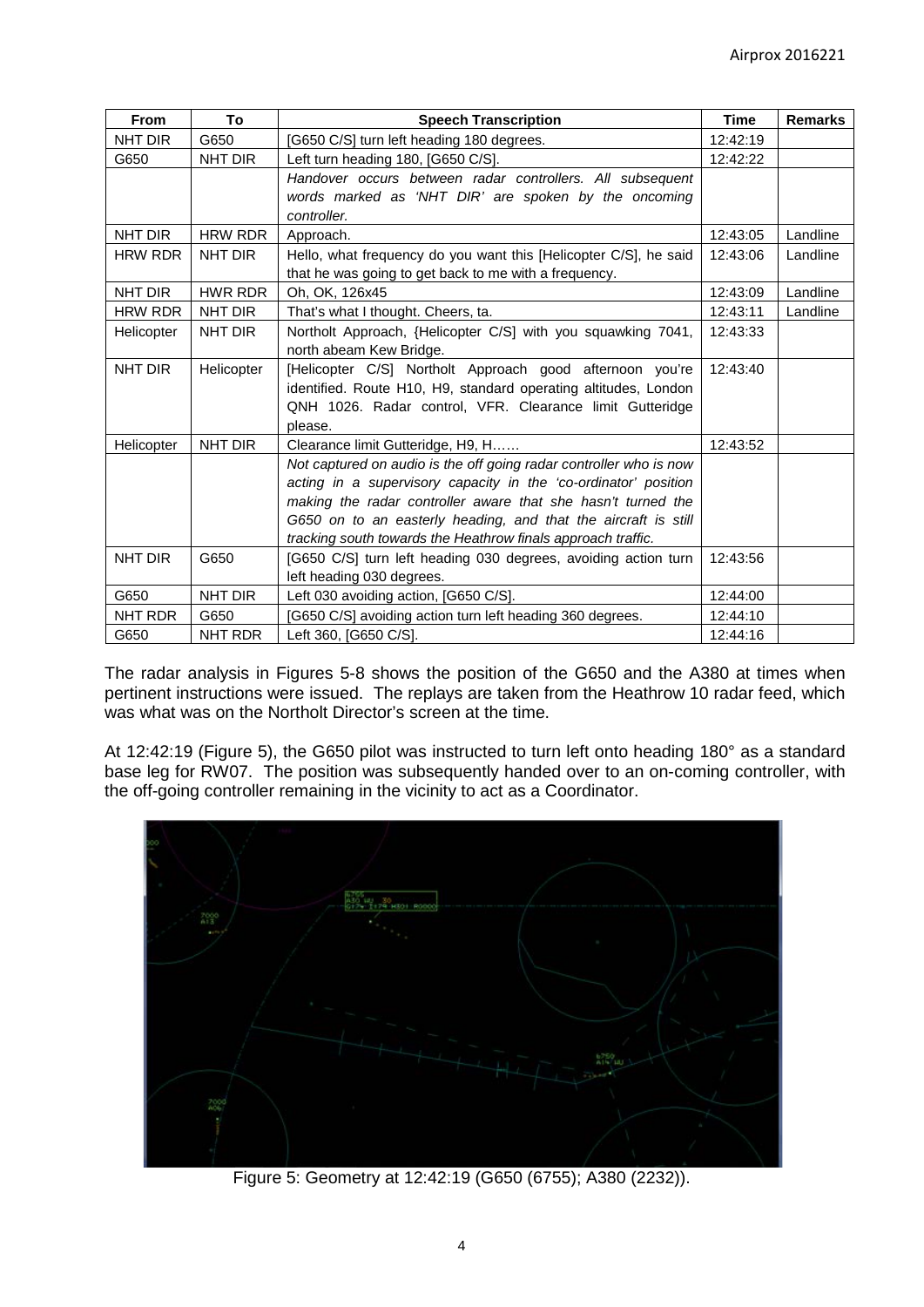At 12:43:06 (Figure 6), the Northolt Director answered a landline call from Heathrow Radar (SVFR), who requested a frequency for a helicopter (7041) in transit west towards the Northolt Radar Manoeuvring Area (NRMA) whose pilot would be utilising the heli-lanes.



Figure 6: Geometry at 12:43:06 (G650 (6755); A380 (2232); helicopter (7041)).

At 12:43:56 (Figure 7), the Northolt Director, having had the error pointed out by the Coordinator, instructed the G650 pilot to turn left onto heading 030°, immediately followed by the same instruction as an avoiding action turn.



Figure 7: Geometry at 12:43:56 (G650 (6755); A380 (2232)).

At 12:44:10 (Figure 8), the Northolt Director instructed the G650 pilot to turn further left onto heading 360°, with 3nm separation remaining. The rate of turn led to the G650 and the A380 passing with a CPA of 2.8nm horizontally and indicated 100ft vertical separation.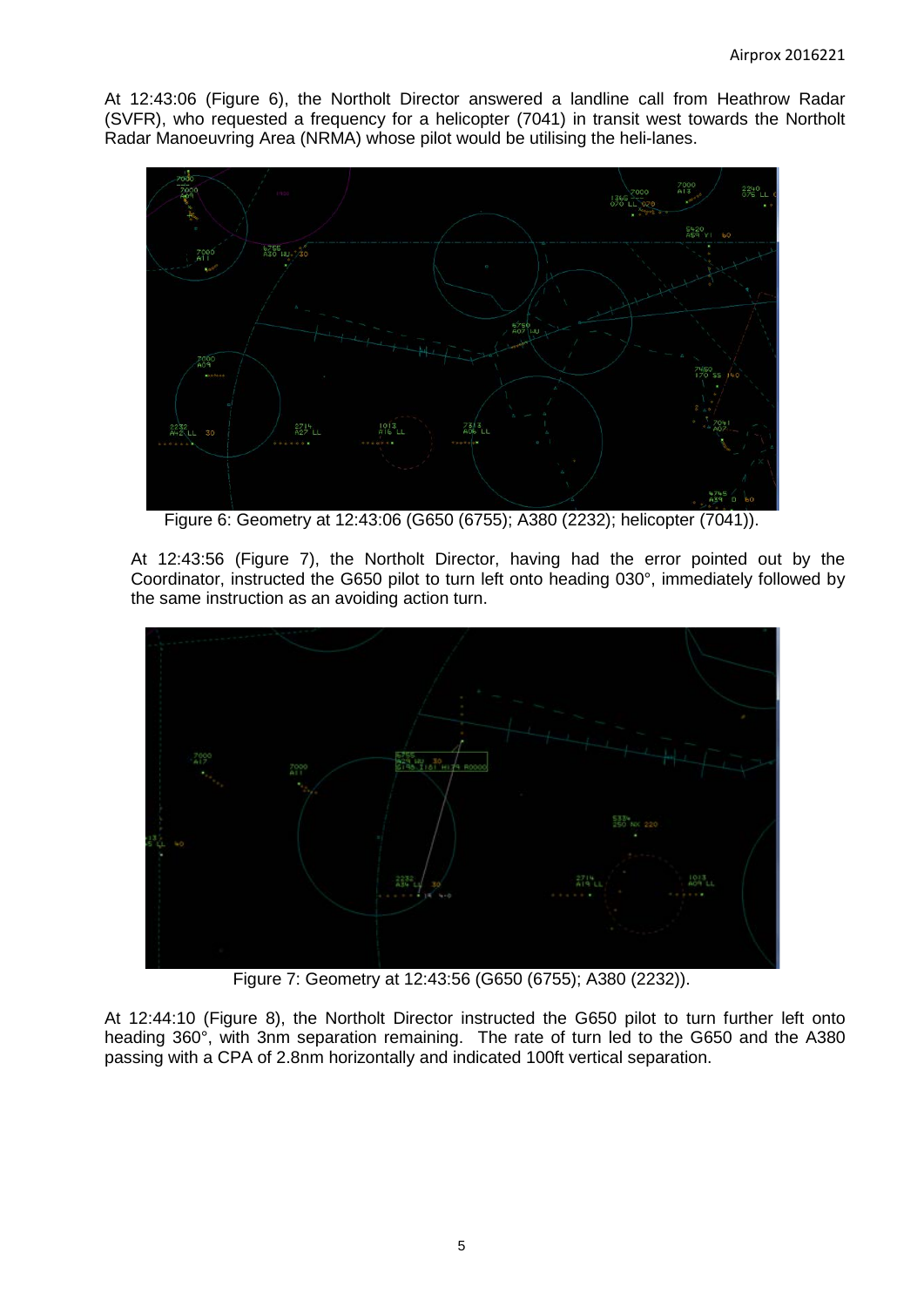

Figure 8: Geometry at 12:44:10 (G650 (6755); A380 (2232)).

Due to the location of RAF Northolt, Northolt Radar controllers operate within the London TMA and CTR, where the airspace is shared by several agencies and there are multiple major airports in the vicinity. The misalignment between Northolt RW07 and Heathrow RW09 means that the approach to Northolt RW07 is conducted according to an extended centreline that has a 'dog-leg' up to the north west. Consequently, aircraft are vectored onto a short base leg southerly track, turned onto a south-easterly track to follow the extended centreline, and then finally turn towards the airfield at approximately 4nm to run. Northolt Radar controllers are trained to assess the wind and aircraft speed<sup>[1](#page-5-0)</sup> and to take extra caution during this stage as the Heathrow inbound traffic lane lies 4nm to the south. The aim is for Northolt Radar controllers to keep their aircraft no further south that the extended centreline.

The Northolt Approach controller is responsible for control of departing aircraft and helicopters transiting through the NRMA. The Northolt Director is responsible for control of IFR recoveries. At a time of low traffic intensity, it is usual for these positions to be band-boxed. Although Northolt Radar is not established for a Supervisor, a controller can be utilised as a Coordinator, assisting the Approach and Director where necessary. In this instance it was the Coordinator who noticed that the G650 had not been turned inbound, pointing it out in time for the Director to issue avoiding action.

After taking over the console, the Northolt Director was subjected to another controller talking as well as 2 landlines ringing. Having answered the Heathrow Radar landline, she was asked which frequency to send a helicopter to entering her airspace. She had not been made aware of this aircraft on console handover. The aircraft was to the south-east of the radar picture, drawing her attention away from the G650 on base leg to the extent that she did not issue the standard south easterly turn inbound.

Due to the workload required when vectoring for Northolt RW07, it may have been pertinent to have delayed the console handover until the G650 was established on a non-threatening heading. This lesson has been disseminated to the Northolt Radar controlling cadre.

This incident has been highlighted to the RAF(U) Swanwick Human factors (HF) team to utilise as a case study in future HF continuation training, in order that other controllers understand the potential hazard that can be introduced by distraction, both being distracted and causing distraction, when conducting safety critical tasks.

 $\overline{\phantom{a}}$ 

<span id="page-5-0"></span><sup>&</sup>lt;sup>1</sup> Speed control is not allowed.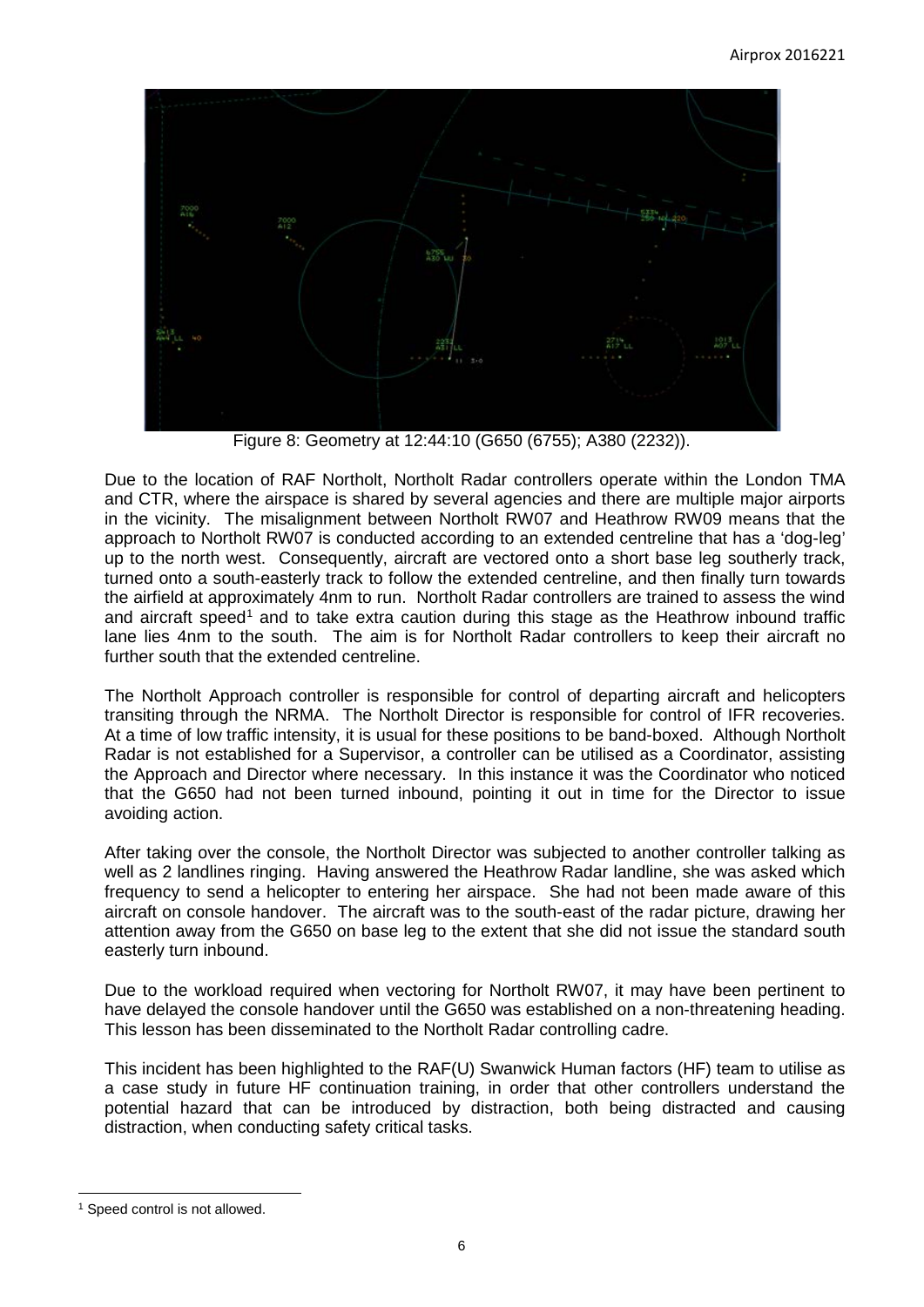### **UKAB Secretariat**

The G650 and A380 pilots shared an equal responsibility for collision avoidance and not to operate in such proximity to other aircraft as to create a collision hazard<sup>[2](#page-6-0)</sup>; notwithstanding, ATC were required to separate the aircraft.

### **Summary**

An Airprox was reported when a G650 and an A380 flew into proximity at 1244 on Monday 10<sup>th</sup> October 2016. Both pilots were operating under IFR in VMC and in receipt of a Radar Control Service, the G650 from Northolt Approach and the A380 from Heathrow Approach. The G650 was inbound to Northolt from the north-west for RW07. The pilot had been placed on a southerly base leg but the controller did not turn the aircraft as required towards Northolt, resulting in it tracking towards the A380 inbound to Heathrow. Avoiding action was issued to both pilots.

### **PART B: SUMMARY OF THE BOARD'S DISCUSSIONS**

Information available included reports from both pilots, the controllers concerned, area radar and RTF recordings and reports from the appropriate ATC and operating authorities.

The Board first noted that the Airprox occurred within Class A airspace of the London TMA.and that both pilots were operating IFR flights under VMC in receipt of a Radar Control Service from controllers situated at Swanwick; the G650 from Northolt Approach, which was bandboxed with the Director position, and the A380 from the Heathrow Final Director. Military Controller members explained that the airspace available to the Northolt controllers is very restricted. Northolt controllers aim to keep their aircraft no further south than the extended centreline of RW07 because the Heathrow approach to RW09L is only 4nm south of this line; they added that this is particularly difficult in strong northerly wind conditions.

In accordance with normal operating procedures for RW07, the G650 pilot had been given a radar heading of 180° for a short base leg with the expectation of a left turn towards the RW07 approach. Members noted that it was at around this time that the Northolt Radar sector was handed over, that the handover had included information about the G650, as well as three other aircraft, but that just after the handover had been completed the off-going controller returned to mention that he had forgotten to handover a pre-note on a helicopter that would be entering the ATZ. Acknowledging that lapses may occur at any time, some members wondered whether the handover had been conducted comprehensively and whether there were any protocols for this. Irrespective, the Board were unanimous in believing that the handover should have been delayed until after the G650 pilot had been turned from his southerly heading towards RW07 at Northolt, and it was therefore considered that the timing and completeness of the Northolt controllers' handover was a contributory factor. The Military Controller member explained that Northolt Approach was under-staffed for the duties and extended shift patterns that the controllers are occasionally expected to perform. Because of this reduced manning, relief breaks are limited to a maximum of 20 minutes, and there is consistent time pressure not to delay handing over positions. Additionally, there are not enough operational controllers on duty to regularly operate the Supervisor position. On this occasion, the provision of a Supervisor, who would have been able to monitor the situation, may have ensured that the timing of the handover would have been regulated to ensure that it took place at an opportune moment, and the tasking and manning of the operational positions could have been improved. In view of this, the Board decided to recommend that HQ Air Command reviews tasking, manning and supervision especially during Northolt extended hours operations.

Immediately after the handover, the on-coming controller accepted a telephone call from Heathrow, who were requesting a frequency for this helicopter. Following this the pilot of the helicopter contacted her and was given clearance along the heli-lanes. Whilst this was occurring the G650 was still tracking south through the point where a left turn should have been issued. The off-going

 $\overline{\phantom{a}}$ 

<span id="page-6-0"></span><sup>2</sup> SERA.3205 Proximity.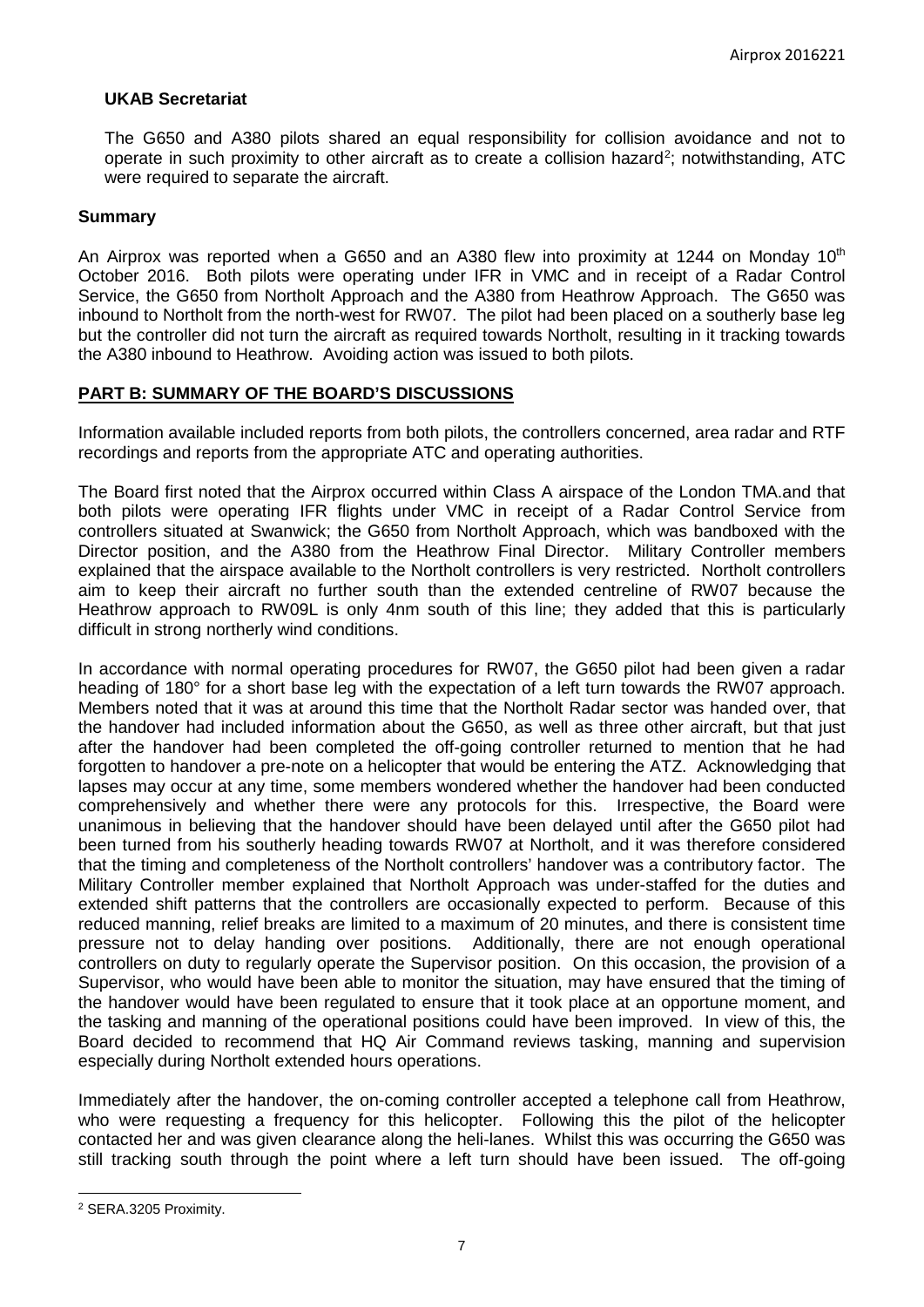controller, who had now taken up Coordinator duties in the vicinity, then warned her that the G650 was still heading south. Notwithstanding the undesirable handover timing, the Board discussed why the on-coming Northolt controller had overlooked the G650 and had allowed it to continue on a southerly heading. It was apparent that she had been distracted following the handover not just by dealing with the helicopter but also by the off-going controller providing supplemental handover information that had been forgotten and by another person within the Ops room who was not on operational duties at the time. Her distraction was considered to be a contributory factor, and the Board all agreed that the Ops room should be regarded as a sterile area that non-operational staff should vacate to remove any possibility of distraction.

The Board then discussed whether the Northolt procedure for RW07 was 'fail safe' because it relied on action by the controller to ensure that aircraft heading south were turned at the appropriate time away from the Heathrow approach. In this respect, the Board were concerned about how the situation would be resolved if there were a communication problem with the aircraft heading south and a turn instruction could not be passed. A Civil Controller member with experience of the Heathrow operation explained that the Heathrow and Northolt Sectors are only 10m or so apart and the Northolt controller could easily shout a warning to the Heathrow Final Director about any problems, and the Heathrow controller would then be able to take appropriate action to resolve the situation; additionally, there is also a priority communications line between the two positions. He added that it is normal operating procedure when sequencing Heathrow traffic for aircraft to be placed on notionally conflicting tracks before tactical intervention occurs to vector them onto final approach. The Board noted that the Heathrow Final Director took timely and appropriate action in issuing an avoiding action turn to the A380 pilot. He had also shouted a warning to the Northolt controller.

The Board then turned its attention to the cause and risk of the Airprox. It was quickly and unanimously agreed that the Airprox had occurred because the Northolt Radar controller had allowed the G650 to fly into conflict with the A380. As to the risk, the Board noted that the Northolt controller had quickly issued avoiding action turns to the G650 pilot when she had been reminded that it was still heading south, and that the Heathrow controller had also issued an avoiding action turn to the A380 pilot. Members noted that these actions had prevented the possibility of a collision, and at CPA standard separation had only marginally been lost (the two aircraft being 100ft vertically and 2.8nm horizontally apart, instead of the required 3nm). Accordingly, the Airprox was assessed as risk Category C, there had been no risk of collision.

The Board was heartened to note that the importance of delaying handovers until aircraft were on a non-threatening heading had been disseminated amongst the Northolt controllers. Additionally, it was pleased to hear that this incident will be used in future HF continuation training.

| Cause:                      | Northolt Radar allowed the C650 pilot to fly into conflict with the A380.                                           |
|-----------------------------|---------------------------------------------------------------------------------------------------------------------|
| <b>Contributory Factor:</b> | 1) Timing and completeness of the Northolt Radar controller's<br>handover.                                          |
|                             | 2) The on-coming Northolt Radar controller was distracted.                                                          |
| Degree of Risk:             | C.                                                                                                                  |
| Recommendation:             | HQ Air Command review the tasking, manning and supervision<br>especially during Northolt extended hours operations. |

# **PART C: ASSESSMENT OF CAUSE, RISK AND SAFETY BARRIERS**